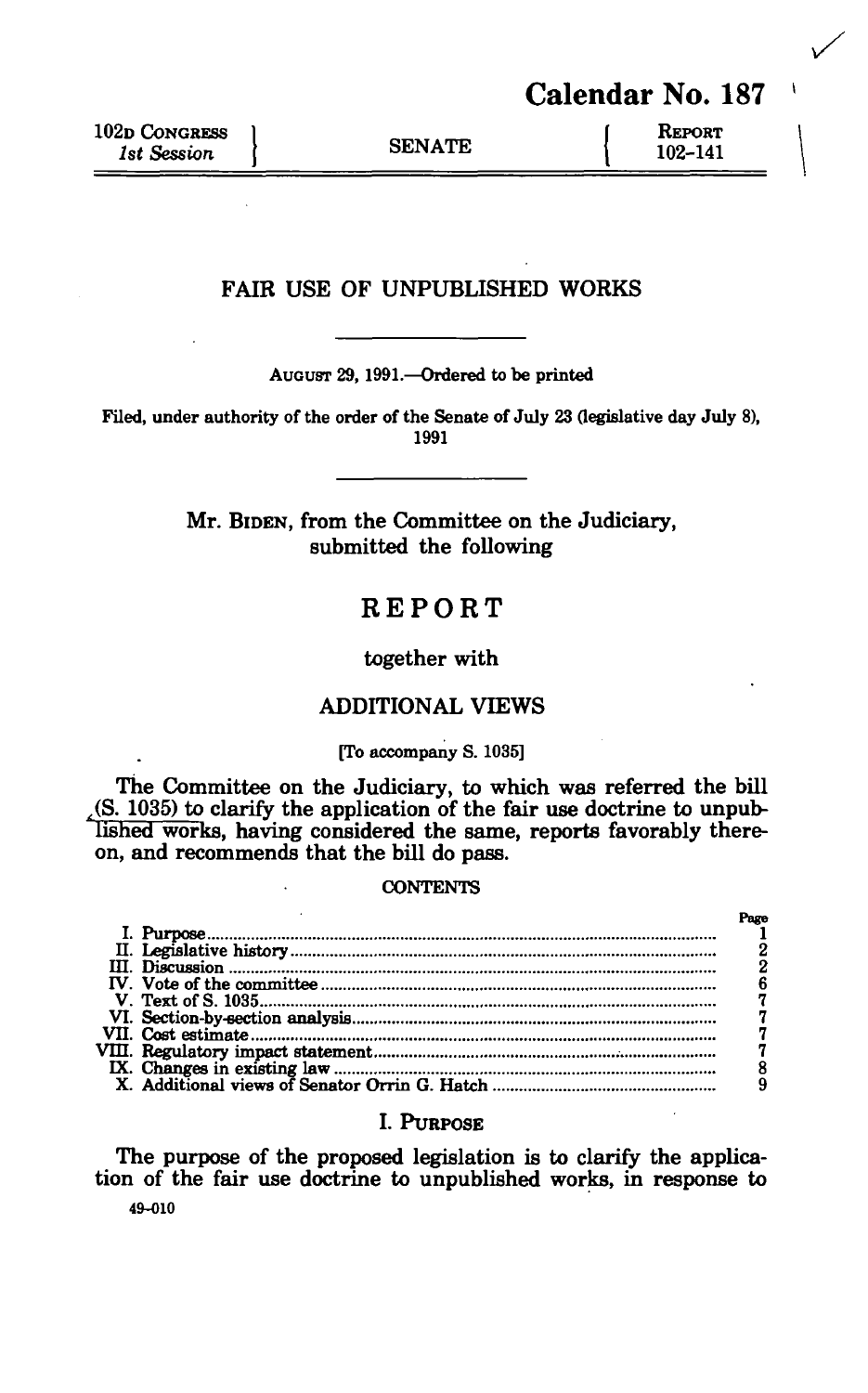recent decisions of the United States Court of Appeals for the Second Circuit.

#### II. LEGISLATIVE HISTORY

This legislation derives from a proposal originally introduced in the 101st Congress. Senator Simon introduced S. 2370, on March 29, 1990, together with Senator Leahy. Companion legislation, H.R. 4263, had been introduced in the House of Representatives by Representative Kastenmeier. A joint hearing was held on July 11, 1990, before the Senate Judiciary Subcommittee on Patents, Copyrights and Trademarks and the House Judiciary Subcommittee on Courts, Intellectual Property and the Administration of Justice, cochaired by Senator DeConcini and Representative Kastenmeier, and subsequently by Senator Simon.

Testimony was heard from: William Patry, on behalf of Ralph Oman, U.S. Register of Copyrights; the Honorable Pierre Leval, U.S. District Court Judge for the Southern District of New York; the Honorable Roger J. Miner, judge, U.S. Court of Appeals for the Second Circuit; the Honorable James L. Oakes, chief judge, U.S. Court of Appeals for the Second Circuit; Taylor Branch, author; J. Anthony Lukas, author; Floyd Abrams, Esq., on behalf of the American Historical Association, the Organization of American Historians, the National Writers Union, the Author's Guild, Inc., PEN American Center and the Association of American Publishers; Barbara Ringer, Esq., former U,S. Register of Copyrights; Jonathan W. Lubell, Esq.; A.G.W. Biddle, president, Computer and Communications Industry Association; and James M. Burger, chief counsel, Government, of Apple Computer, Inc., on behalf of the Computer and Business Equipment Manufacturers Association and the Software Publishers Association. Additional written testimony was submitted by: Kenneth M. Vittor, Esq., on behalf of the Magazine Publishers of America; the American Library Association; Dr. Bruce Perry, author; Andres J. Valdespino; Irwin Karp, Esq.; the Educational Testing Service, along with several testing organizations; and FairTest, the National Center for Fair & Open Testing.

S. 2370 was not considered by the Subcommittee on Patents, Copyrights and Trademarks before the conclusion of the 101st Congress.

In the 102d Congress, after extensive consultation with representatives of interested industry groups, Senators Simon and Leahy introduced S. 1035 on May 9, 1991. Senators Hatch, DeConcini, Kennedy, Kohl, and Brown also joined as original cosponsors. S. 1035 was unanimously polled out of the Subcommittee on Patents, Copyrights and Trademarks on May 17th, 1991. It was ordered favorably reported by the full Judiciary Committee on June 13th, 1991, by unanimous consent.

#### III. DISCUSSION

#### **FAIR USE OP UNPUBLISHED WORKS**

Prior to the 1976 Copyright Act, unpublished works were gener-. ally protected by common law rather than by Federal statute. For such works, common-law copyright was, essentially, the right of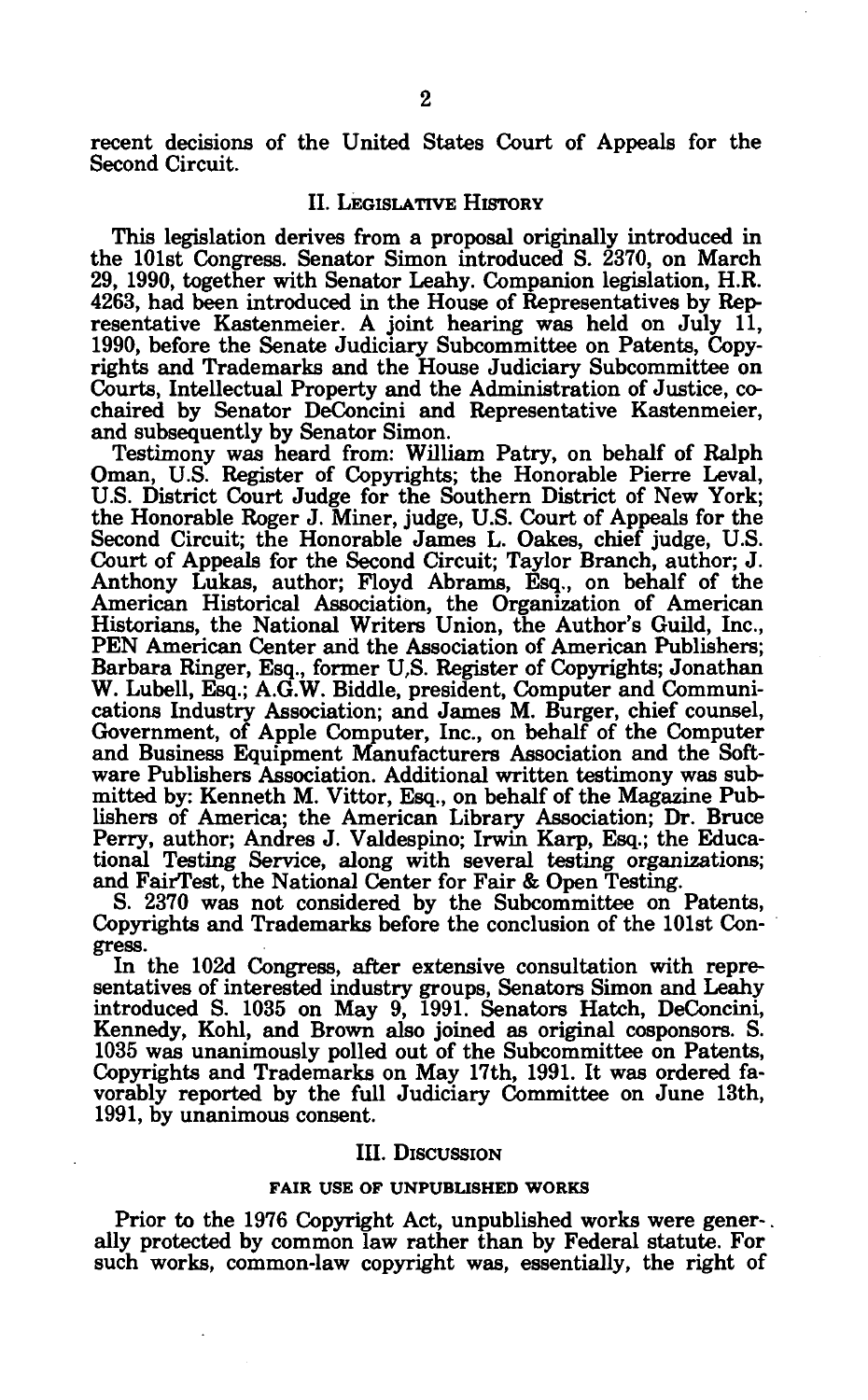first publication: the right to control whether, when, and how the author would reveal his or her work to the public.

Under the judicially developed fair use doctrine, portions of an author's published work could be used by another in the creation of a new work. The fair use doctrine was premised on the author's implied consent to reasonable and customary use when he published his work. As a result, the doctrine traditionally was not applied to unpublished works. It was recognized that the use of an author's expression before he or she has authorized its dissemination could seriously impair the author's right of first publication. However, "[this absolute rule \* \* \* was tempered in practice by the equitable nature of the fair use doctrine." *Harper & Row* v. *Nation Enterprises,* 471 U.S. 539, 551.

In 1976, Congress passed a broad revision of copyright law which generally preempted common-law copyright in favor of a unified system of Federal protection. As part of this revision, Congress codified the fair use doctrine in section 107 of title 17, announcing its intent to "restate the present judicial doctrine of fair use, not to change, narrow or enlarge it in any way." S. Rep. No. 94-473, 94th Cong., 1st sess. (1975), H. Rep. No. 94-1476, 94th Cong., 2d sess. at 66 (1976). At the same time, Congress did not limit the fair use doctrine to published works.

In 1985, the Supreme Court addressed the issue of the fair use of unpublished works in its decision in *Harper & Row* v. *Nation Enterprises,* 471 U.S. 539 (1985). That case involved the unauthorized publication of excerpts from President Ford's then unpublished memoirs. The Court, after thoroughly considering all four statutory fair use factors, held that the quotations went beyond what was permitted as a fair use.

The Court rejected the contention that the fair use provision was intended to apply equally to published and unpublished works. It concluded that "the unpublished nature of a work is '[a] key, though not necessarily determinative, factor' tending to negate a defense of fair use." The Court further stated that "the scope of fair use is narrower with respect to unpublished works," and that the author's right of first publication "weighs against" fair use. The Court did not impose a *per se* rule against fair use.

#### **SALINGER AND NEW ERA**

In two subsequent cases—*Salinger* v. *Random House,* 811 F.2d 90 (2d Cir.), cert, denied, 484 U.S. 890 (1987), and *New Era* v. *Henry Holt,* 873 F.2d 576 (2d Cir.), reh'g denied 884 F.2d 659 (2d Cir. 1989), cert, denied, 110 S.Ct. 1168 (1990)—the U.S. Court of Appeals for the Second Circuit purported to interpret the Supreme Court's ruling in *Harper & Row.* Unfortunately, these two cases have cast a chilling uncertainty over the publishing community with respect to the fair use of unpublished works.

The rulings of the second circuit in this area of the law are particularly influential because this circuit has jurisdiction over the core of the Nation's book and magazine publishing industry. In *Sal*inger, the second circuit ordered the lower court to issue a preliminary injunction barring the publication of a serious biography of author J.D. Salinger because it contained unauthorized quotations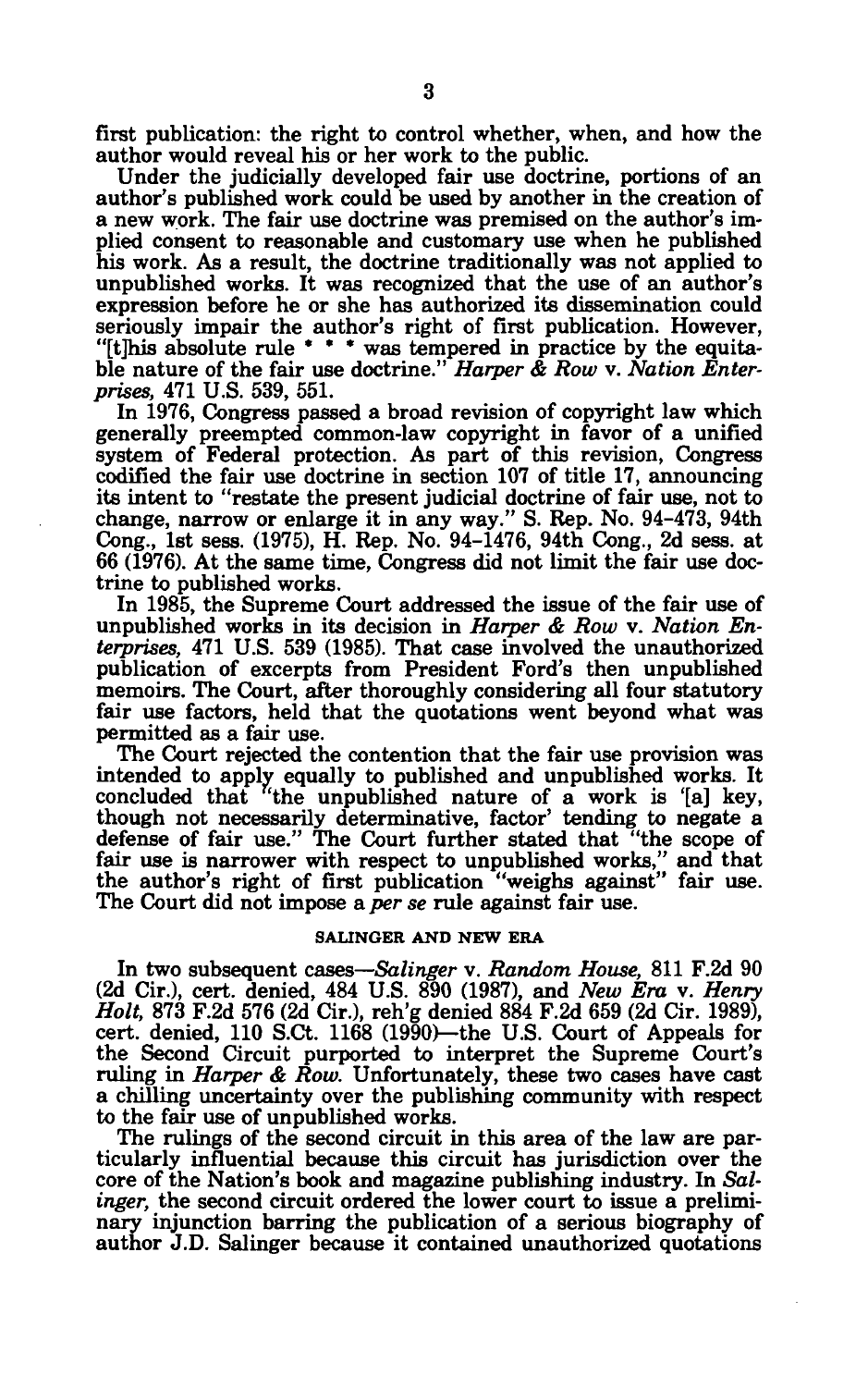from Salinger's unpublished letters. In so ruling, the court of appeals, while formally applying each of the four statutory fair use factors, stated that unpublished works "normally enjoy complete protection against copying any protected expression."

In *New Era,* the second circuit stated that the publisher of a highly critical biography about L. Ron Hubbard, the founder of the Church of Scientology, had infringed copyrights in Hubbard's unpublished diaries and journals by publishing excerpts from them. The court made it clear that an injunction barring publication would have been ordered but for the plaintiff's unreasonable delay in commencing the lawsuit. The court cited with approval the *Salinger* formulation that unpublished works normally enjoy complete protection. The court also said that "[t]he copying of 'more than minimal amounts' of unpublished expressive material calls for an injunction barring the unauthorized use \* \* \*." (873 F.2d at 584.) However, in denying the petition for rehearing en banc, the court retreated from the idea that an injunctive remedy necessarily flows from a finding of infringement. The Supreme Court denied certiorari in *New Era* on February 20, 1990.

The committee is aware that district courts in the second circuit have faced the question of the fair use of unpublished works after the *Salinger* and *New Era* cases. In *Wright* v. *Warner Books,* 748 F. Supp. 105 (S.D.N.Y. 1990), and *Arica Institute, Inc.* v. *Palmer,* 761 F. Supp. 1056 (S.D.N.Y. 1991), the United States District Court for the Southern District of New York found fair use of unpublished materials for biographical or critical purposes. Nevertheless, the Court of Appeals for the Second Circuit has not renounced its basic formulation in *Salinger* and *New Era* that unpublished works "normally enjoy complete protection against copying." Consequently, the pall that those cases cast over the publishing world remains.

Although some commenters have discounted the significance of the *Salinger* and *New Era* decisions, it became clear from testimony at the congressional hearing that others, including publishers, authors, and their advisors, had great apprehensions, and were inhibited in pursuing their professions by these rulings. Witnesses testified that, in the wake of these two decisions, copyright counsel for historians, biographers, other authors and publishers routinely advise their clients that almost any unauthorized use of previously unpublished materials will subject them to a serious risk of liability for copyright infringement. Consequently, a copyright owner or the owner's estate may exercise virtual veto power over uses of unpublished materials—a veto likely to be exercised in precisely those cases where the materials could cast their author in an unfavorable light. Publishers and editors, confronted with the prospect of copyright litigation, have refrained from publishing works that quote from unpublished primary source materials such as letters, journals, and diaries. Some authors have been forced to produce two copies of works in progress: one fully supported with direct quotation from source material, and one sharply curtailed, with all direct quotation deleted.

In his prepared statement, Mr. Abrams testified that—

[a]s a result of these rulings, history cannot now be written, biographies prepared, non-fiction works of almost any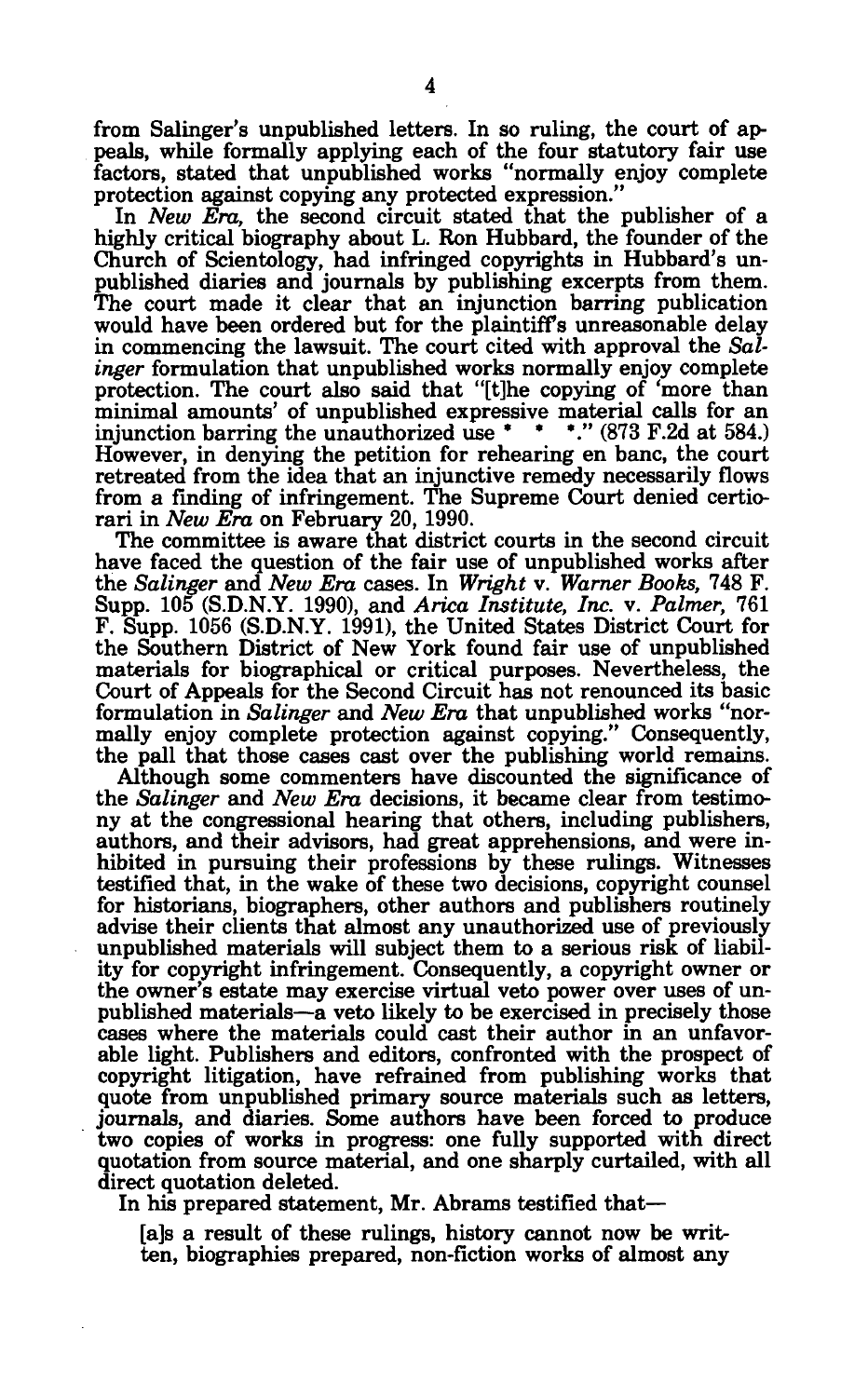kind drafted without the gravest concern that even highly limited quotations from letters, diaries or the like will lead to a finding of copyright liability and the consequent issuance of an injunction against publication.

## Author Taylor Branch testified that—

[t]he practical implications of these rulings \* \* \* are so chilling that I don't know how the kind of work I do would continue to be done \* \* \*.

Author J. Anthony Lukas emphasized that—

\* \* \* if *[New Era]* is permitted to stand as the guiding precedent in this area, [the people of America] will increasingly find fewer works of compelling history and biography available on their bookshelves and eventually in their libraries.

## **LEGISLATIVE INTENT OF S. 1035**

S. 2370 from the 101st Congress was introduced as a starting point for discussion of the appropriate legislative remedy, and died at the end of the 101st Congress. S. 1035 as introduced in the 102d Congress is the result of extensive discussion and consultation with interested parties. In his statement of introduction, Senator Simon said:

If scholars and historians can be prohibited from citing primary sources, their work would be severely impaired. \* \* \* [I]f this trend continues, it could cripple the ability of society at large to learn from history and thereby to avoid repeating its mistakes. \* \* \* [T]his is a straightforward bill which would direct the courts to apply the full fair use analysis to all copyrighted works, rather than peremptorily dismissing any and all citation to unpublished works as infringements.

The bill is intended to overrule the overly restrictive language of *Salinger* and *New Era* with respect to the use of unpublished materials and to return to the law of fair use as it was expressed in *Harper & Row.* It is intended to address a specific concern arising from particular language in *Salinger* and *New Era.* It establishes that, contrary to what some language in *Salinger* and *New Era* suggests, the unpublished nature of a work does not trigger a virtual per se ruling against a finding of fair use. In all cases, consistent with *Harper & Row,* while "[t]he fact that a work is unpublished is an important element which tends to weigh against a finding of fair use," that fact "\* \* \* shall not bar a finding of fair use, if such finding is made upon full consideration of all the above factors." In his statement of introduction, Senator Leahy said:

The aim of this legislation, in brief, is to return the fair use doctrine to the status quo of *Harper & Row.* In that case, the Supreme Court struck the proper balance between encouraging the broad dissemination of ideas and safeguarding the rights to first publication and privacy. Thus, we intend to roll back the virtual per se rule of *Sal-*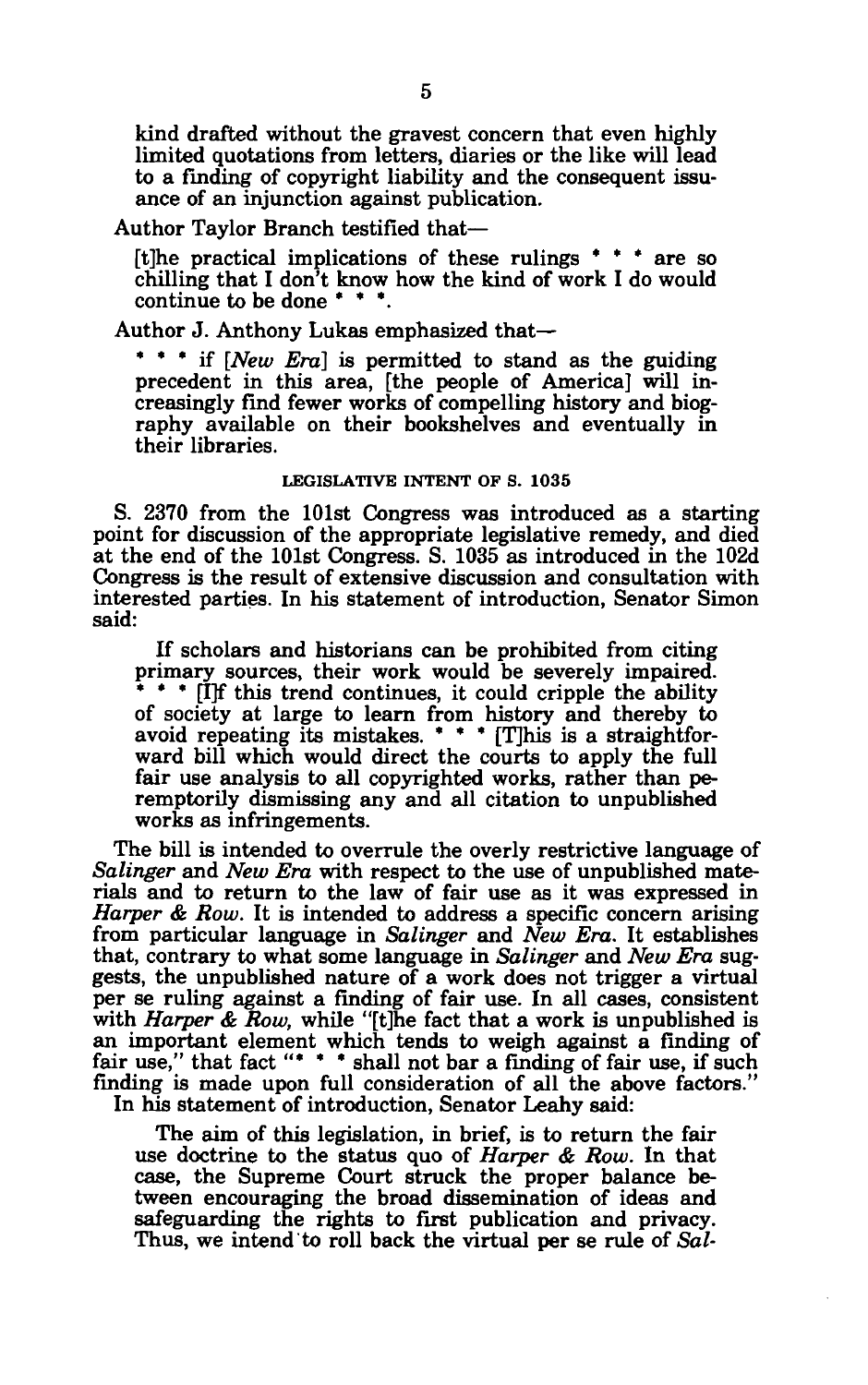*inger* and *New Era,* but we do not mean to depart from *Harper & Row.* 

Senator Leahy added, "Nothing in this legislation is intended to broaden the fair use of unpublished computer software \* \* \*.

In order to ensure that the specific note taken of this element does not, by negative implication, alter the weight and interpretation given to other fair use considerations, the legislation makes clear that the fact that a work is unpublished "shall not diminish the importance traditionally accorded to any other consideration under this section \* \* \*." For example, the Court in *Harper* stated that the effect of the use upon the potential market for or value of the copyrighted work "is undoubtedly the single most important element of fair use."

Furthermore, the bill makes clear that, rather than considering only one factor, any finding of fair use must be "\* \* \* made upon full consideration of all the above factors." Here, "the above factors" refers to any factor that may properly be considered in section 107. The committee intends that the review of these factors be complete and meaningful. The bill makes clear that a finding of fair use of an unpublished work may be made on the basis of such a review and shall not be barred by the absence of publication. However, in saying that the unpublished nature of a quoted work "shall not bar a finding of fair use," the committee does not intend to imply that the absence of publication cannot be the element that persuades a court to rule against fair use. The absence of publication may, in a given case, be such an element, as may other elements under section 107, provided that the court must give full consideration to all the factors set forth in section 107.

The bill is not intended to affect the law of fair use with respect to unpublished business or technical documents, including materials containing scientific or technical descriptions of projects, processes or products under research, study or development. Furthermore, the bill is not intended to reduce the protection of secure tests, the utility of which is especially vulnerable to unauthorized disclosure, nor to affect current protection of broadcast programming.

The Committee is well aware that serious concerns have been expressed in testimony and by members of the committee about decompilation of computer programs. Nothing in the bill is intended in any way to broaden fair use of unpublished computer programs.

This bill does not preempt, limit or otherwise change any trade secret law or other State law remedies for the protection of confidential business or technical documents that exist under the 1976 Copyright Act, as amended.

The bill is effective on its date of enactment. It applies to uses of letters, diaries and other unpublished copyrighted works created before, on or after that date. It governs all lawsuits filed on or after that date, whether the conduct at issue occurred before, on or after that date.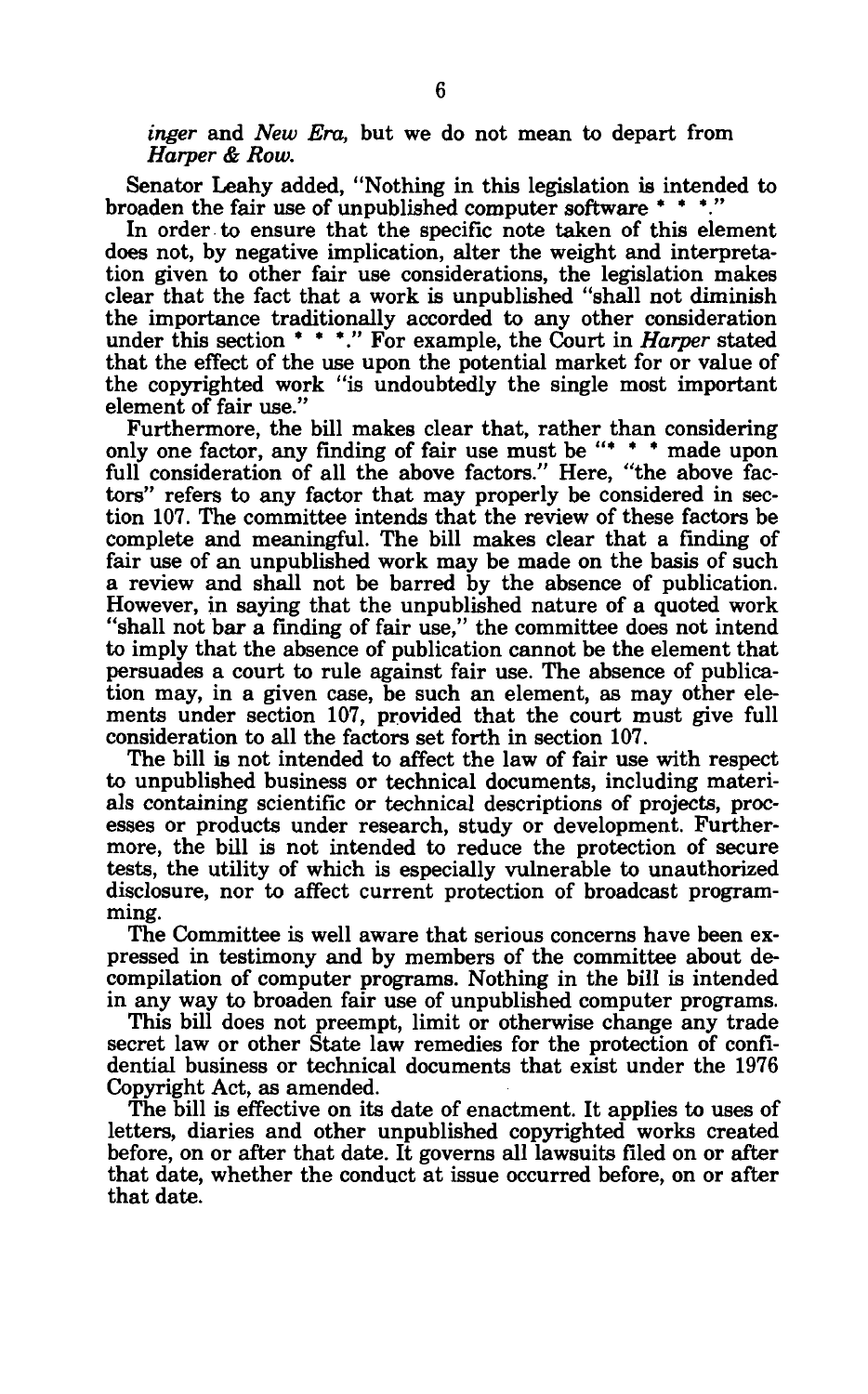### IV. VOTE OF THE COMMITTEE

On June 13, 1991, with a quorum present, the Committee on the Judiciary, by unanimous consent, ordered the bill, S. 1035, favorably reported.

### V. TEXT OF S. 1035

#### **[102d Cong., 1st Bess.]**

#### A BILL To amend section 107 of title 17, United States Code, relating to fair use with regard to unpublished copyrighted works

*Be it enacted by the Senate and House of Representatives of the United States of America in Congress assembled,*  That section 107 of title 17, United States Code, is amended by adding at the end thereof the following:

"The fact that a work is unpublished is an important element which tends to weigh against a finding of fair use, but shall not diminish the importance traditionally accorded to any other consideration under this section, and shall not bar a finding of fair use, if such finding is made upon full consideration of all the above factors."

## VI. SECTION-BY-SECTION ANALYSIS

The sole provision of this bill is described above.

VII. COST ESTIMATE

U.S. CONGRESS, CONGRESSIONAL BUDGET OFFICE, *Washington, DC, July SO, 1991.* 

Hon. JOSEPH R. BIDEN, *Chairman, Committee on the Judiciary, U.S. Senate, Washington, DC.* 

DEAR MR. CHAIRMAN. The Congressional Budget Office has reviewed S. 1035, a bill to amend section 107 of title 17, United States Code, relating to fair use with regard to unpublished copyrighted works, as ordered reported by the Senate Committee on the Judiciary on June 13, 1991.

CBO estimates that enactment of S. 1035 would result in no significant additional costs to the Federal Government based on information provided by the Copyright Office. The bill would clarify the criteria for determining whether the use of unpublished materials is an infringement of copyright.

Enactment of S. 1035 would not affect direct spending or receipts. Therefore, pay-as-you-go procedures would not apply to the bill. No costs would be incurred by state or local governments as a result of enactment of this bill.

If you wish further details on this estimate, we will be pleased to provide them. The CBO staff contact is John Webb, who can be reached at 226-2860.

Sincerely,

ROBERT D. REISCHAUER, *Director.*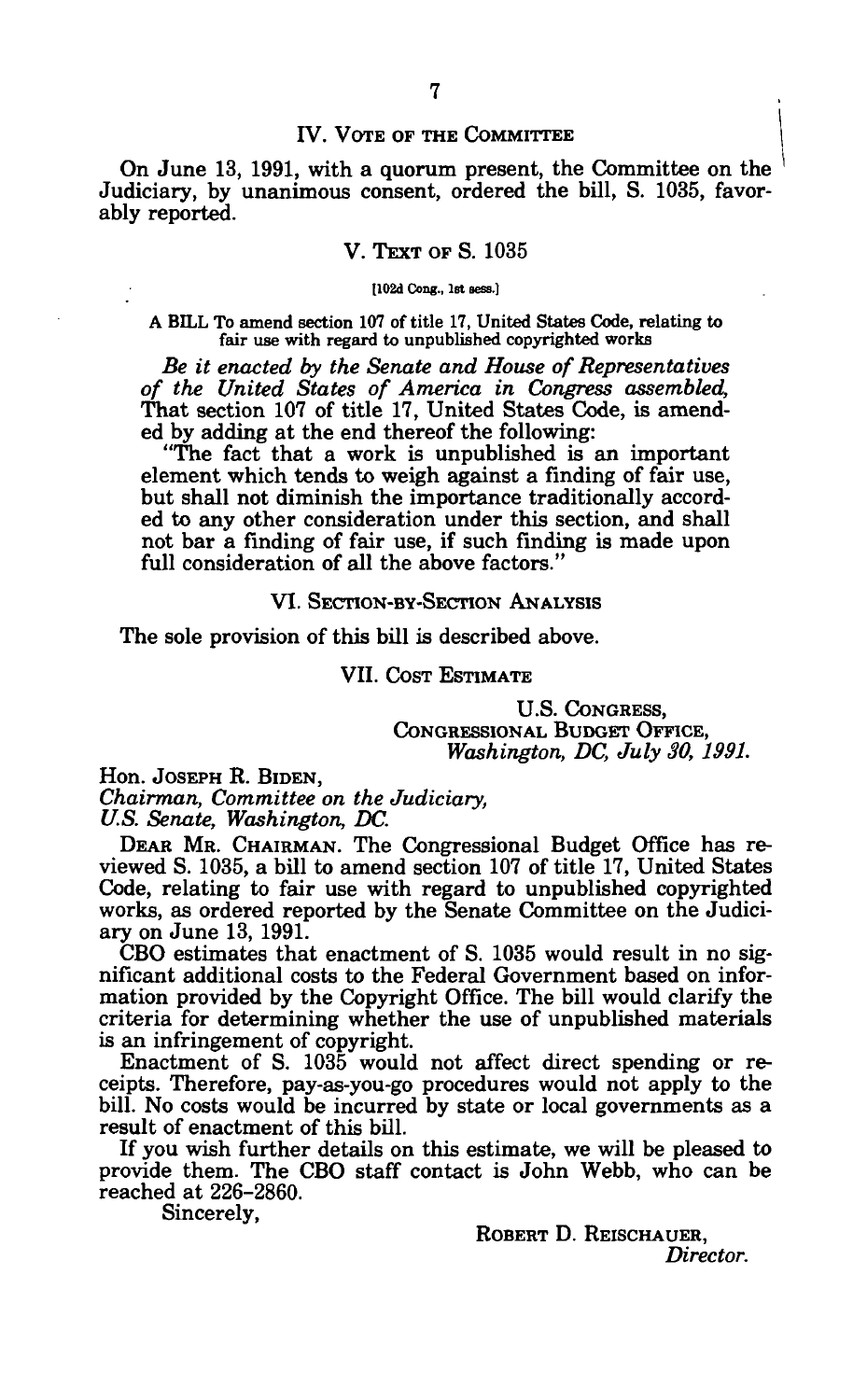# VIII. REGULATORY IMPACT STATEMENT

Pursuant to paragraph 11(b), rule XXVI of the Standing Rules of the Senate, the committee, after due consideration, concludes that S. 1035 will not have any direct regulatory impact.

## IX. CHANGES IN EXISTING LAW

In compliance with paragraph 12 of rule XXVI of the Standing Rules of the Senate, changes in existing law made by the bill, as reported, are shown as follows (existing law proposed to be omitted is enclosed in black brackets; new matter is printed in italic; existing law in which no change is proposed is shown in roman):

**\*\*\*\*\*\* \*** 

# **TITLE 17, UNITED STATES CODE**

\* \* \* \* \* \* \*

# **CHAPTER 1. SUBJECT MATTER AND SCOPE**

# § **107. Limitations on exclusive** rights; **Fair** use

Notwithstanding the provisions of section 106, the fair use of a copyrighted work, including such use by reproduction in copies or phonorecords or by any other means specified by that section, for purposes such as criticism, comment, news reporting, teaching (including multiple copies for classroom use), scholarship, or research, is not an infringement of copyright. In determining whether the use made of a work in any particular case is a fair use the factors to be considered shall include—

(1) the purpose and character of the use, including whether such use is of a commercial nature or is for nonprofit educational purposes;

(2) the nature of the copyrighted work;

(3) the amount and substantiality of. the portion used in relation to the copyrighted work as a whole; and

(4) the effect of the use upon the potential market for or value of the copyrighted work.

*The fact that a work is unpublished is an important element which tends to weigh against a finding of fair use, but shall not diminish the importance traditionally accorded to any other consideration under this section, and shall not bar a finding of fair use, if such finding is made upon full consideration of all the above factors.*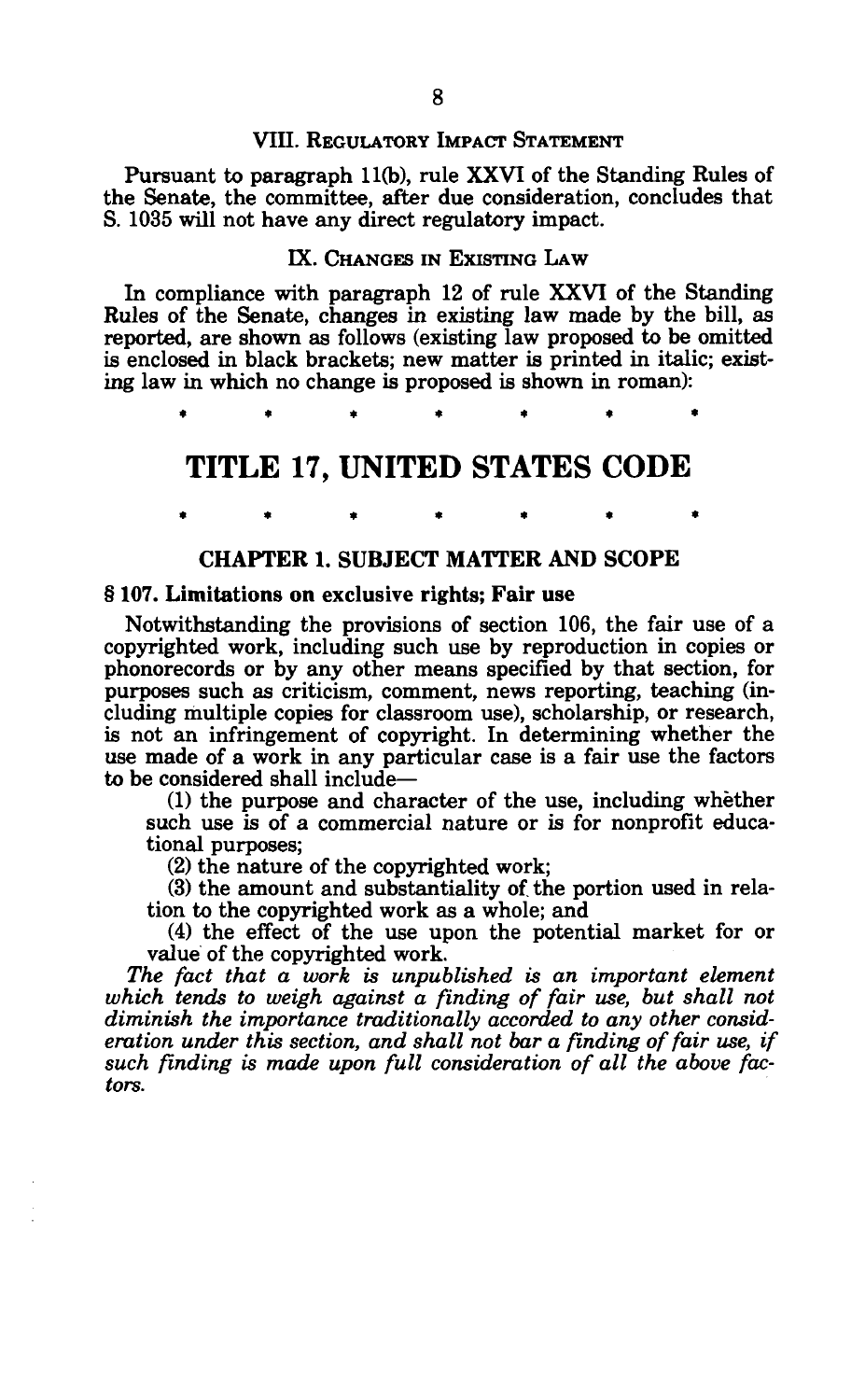I agree entirely with the committee report's summary outlining the problems and uncertainties associated with the fair use quotation of unpublished works. I also support its statement of the intent of the committee in passing S. 1035 and its view of the need for enactment at this time.

I do, however, view the historical development of this area of the law in terms different from those reflected in the committee report. Because it is my belief that the power of Congress to legislate in this area is limited, and because alternative proposals to address the fair use issue appear to exceed the scope of congressional authority, it may be useful to set out my views at this time.

The most troubling aspect of the debate on this subject has been the unstated assumption, by witnesses and writers alike, that authors' rights somehow represent a corpus of rights that may be distributed or redistributed from one group of authors to another in the discretion of Congress. The view seems to be that if a sufficiently convincing reason why one author should have the right previously thought to be the property of another author, Congress is free to redistribute the right for that reason. This, I submit, is inimicable to the true nature of authors' rights as property protected by the fifth amendment, and it is incompatible with our international obligations under the Berne Convention for the Protection of Literary and Artistic Works. Moreover, in the specific context of Federal copyright law, this perspective ignores the limited nature of Congress' legislative powers under the Constitution and further ignores the specific limiting language of the Patent and Copyright Clause. Art. I, sec. 8, cl. 8.

While I believe that S. 1035, as passed by the committee, is free from any constitutional deficiency, I raise these cautions because, in my view, previous drafts of this bill, as well as other suggested compromises that may yet be offered as amendments to this bill, contain serious constitutional flaws.

#### **PROPERTY RIGHTS PROTECTED AT COMMON LAW**

As former Register of Copyright Barbara A. Ringer reminded the two congressional subcommittees at their joint hearing last summer, any effort to alter the existing protections afforded unpublished works through amendment of the Copyright Act raises fundamental questions concerning the law of personal property. As she stated at that time, "There are historical reasons why unpublished works cannot simply be treated the same as published works with respect to fair use." (Testimony, p. 1.)

The most important of these historical reasons is the fact that an author's interest in his or her unpublished works is a property right that was recognized at common law, that predates the ratifi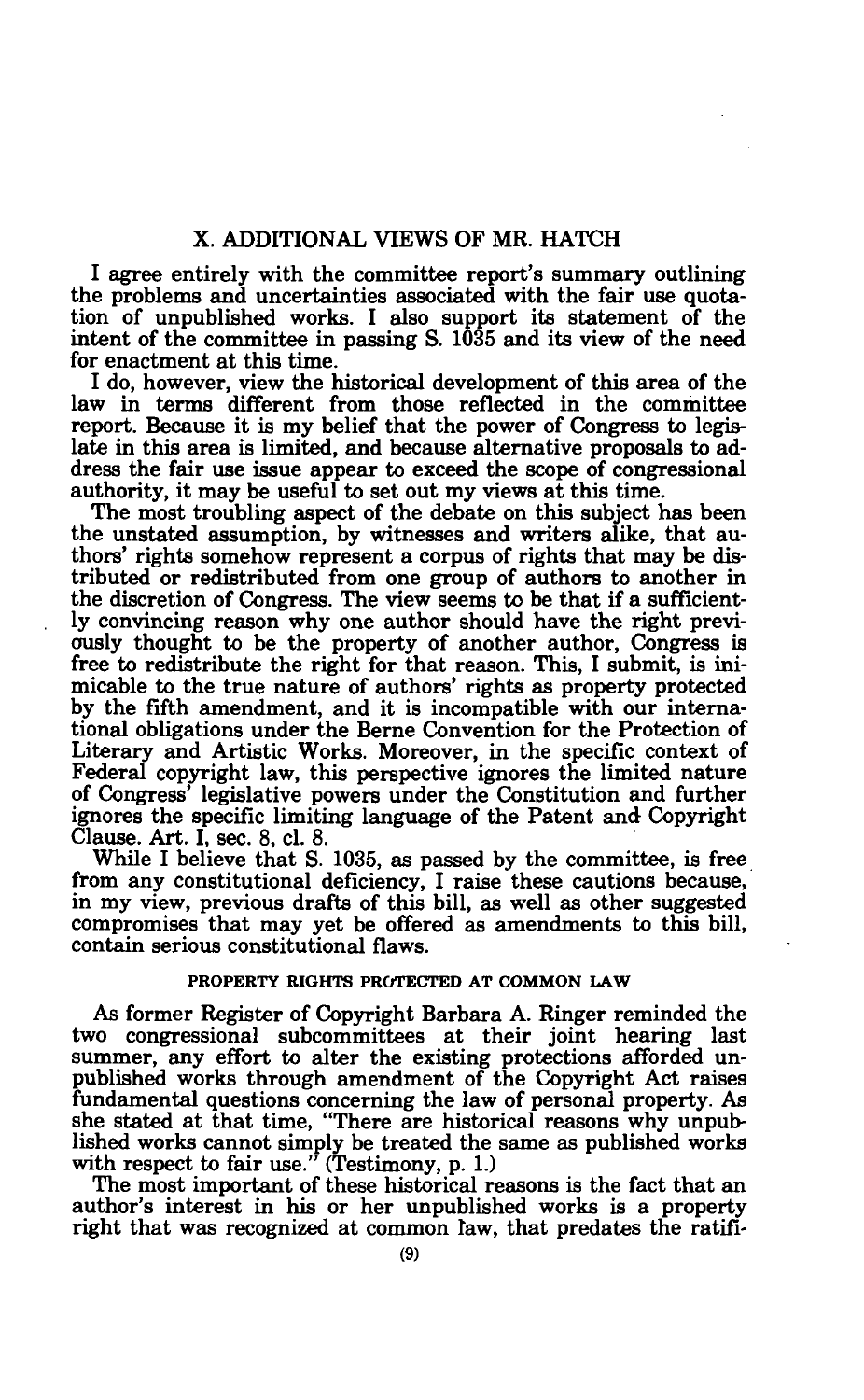cation of the Constitution, and that does not derive from any congressionally granted entitlement such as copyright. *Wheaton* v. *Peters,* 33 U.S. (8 Pet.) 590, 654-656 (1834). The common-law property rights of authors are thus entitled to the full protection of the fifth amendment. Indeed, the Constitution itself suggests this conclusion by empowering Congress to "secure" rather than to "create" authors' rights. (The Constitution echoes the language of earlier copyright statutes in Massachusetts, Connecticut, New York, and Virginia, all of which purported to "secure" preexisting common-law rights of authors.) The Constitution, and the statutes passed under its authority, thus "pre-suppose the existence of a right, which is to be secured, and not a right originally created by the statute." *Wheaton, supra* at 684 (Thompson, J., dissenting).

The Copyright Act of 1976 extended the Federal law of copyright to unpublished works (section 102(a)). In so doing, it subjected those works to the same limited quotation exception—fair use—that had previously been recognized for published works. The right to quote, even under fair use principles, from unpublished works did not exist to any significant extent prior to the enactment of the Copyright Act of 1976. 2 M. Nimmer, *Copyright,* sec. 8.23, at 8-273.

By this expansion of copyright, the 1976 act, in the view of many, deprived the owners of common-law copyright of their absolute and perpetual rights in unpublished works. Whether that is a reading of the act that can be squared with the Constitution is an open and, for me, problematic question. (See testimony of former Register of Copyrights Barbara A. Ringer, p. 3.) I believe the better view to be that passage of the 1976 act did not completely abolish the common-law right.

The committee's statement that, "In 1976 Congress passed a broad revision of copyright law which generally preempted common law copyright in favor of a unified system of federal protection" is useful as a shorthand expression of the major effect of the 1976 act on unpublished works. There are scholars who make the larger claim that the 1976 act entirely abolished common-law copyright, bringing the right of first publication under the exclusive jurisdiction of Federal copyright law. But because both views fail to recognize the constitutional limitations on the congressional power to legislate in this area, as well as the narrowness of the preemption standard set forth in section 301 of the act itself, they are misleading. (It is not necessary to say anything further on the preemption question except to note the truism that the power of Congress to preempt State law, on any subject, is coterminous with its power to legislate on that subject.)

Even if Congress did intend, in 1976, to abolish common-law copyright or to subject unpublished works to the exclusive jurisdiction of Federal copyright law, its ability to do so is not unlimited. I submit that neither of these ends can be entirely achieved under either the commerce clause authority of Congress or under the copyright clause. It is true that the range of human conduct not reachable by the commerce clause, as presently interpreted, is extremely limited. But if any activity can be viewed as having no perceivable effect on interstate commerce then surely the action of a solitary writer who locks his or her manuscript in a desk never intending it for publication must be such an activity. One must look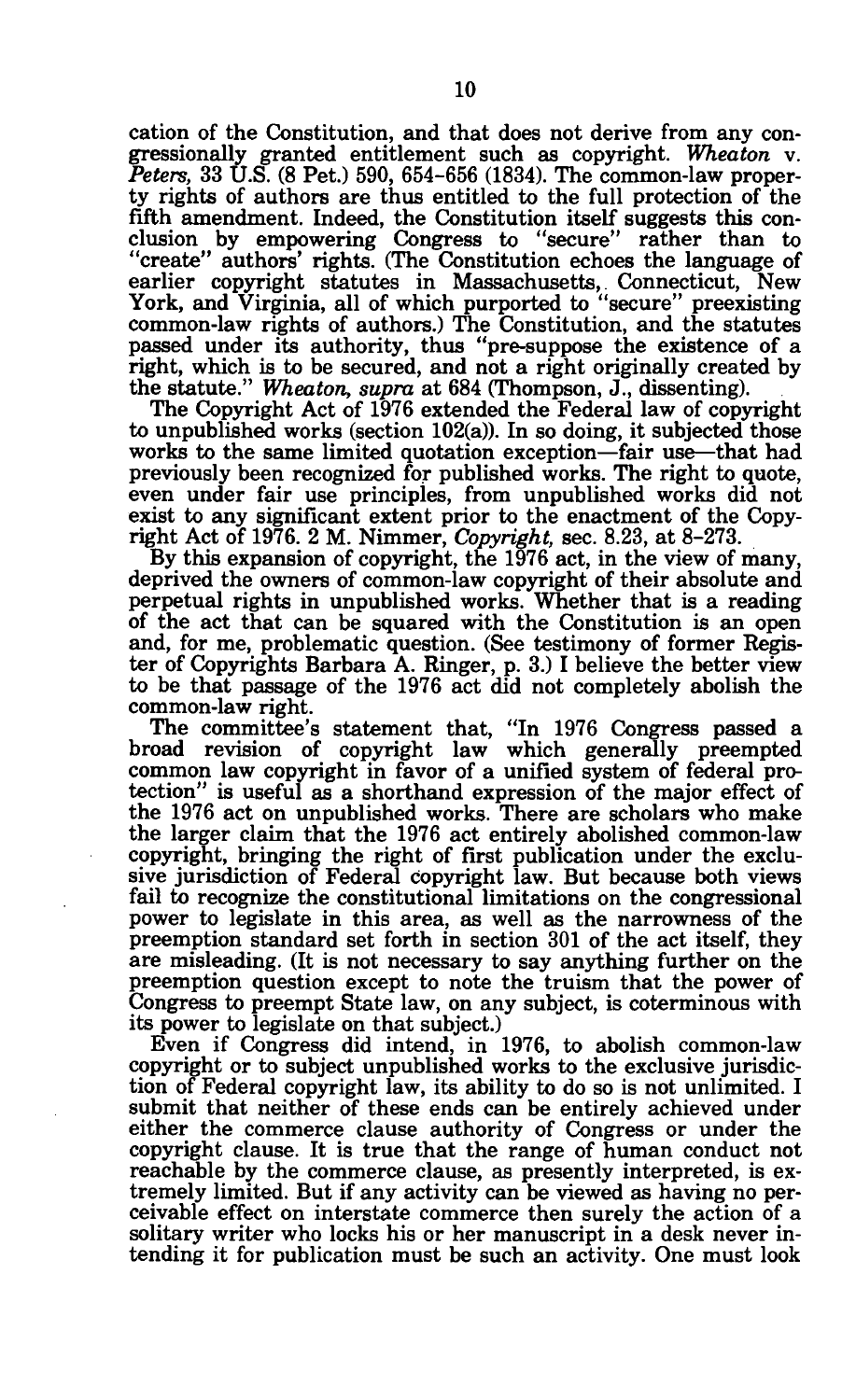elsewhere than the commerce clause to find the authority for Congress to act in this area.

Turning to the copyright clause (art. I, sec. 8, cl. 8), the following questions arise. Is the regulation of the rights of authors in unpublished works a proper subject of copyright? Can one who has not sought to profit from the Government-granted monopoly that we know as copyright—since he or she has failed even to publish their work—be characterized as a proper object of the goals of the copyright clause? And is there any value in the copyright in an unpublished work for so long as it remains unpublished? Is it thus a "right" under the meaning of the copyright clause at all? If the claim is that an existing property right has been abolished by Congress on the authority of its copyright clause powers, one is entitled to ask how the progress of science and the useful arts is promoted by thrusting unasked for rights on authors of unpublished works, when the grant of the illusory new "right" may have the effect of extinguishing a real and valuable preexisting common-law right.

The specific limitations contained in the copyright clause must also be recognized by Congress. Clause 8 of article I, section 8, limits congressional discretion by specifying that rights granted under the authority of the copyright clause must be of limited duration, that those rights must be "exclusive," and that the rights created must go, in the first instance, to "authors and inventors" and not to third parties. The fair use issue engages all three limitations.

The limited duration requirement prohibits Congress from replacing the common-law right with anything approaching the perpetual right that unpublished works once enjoyed. Thus the life of the right beyond the term of congressional protection will always be a matter of common-law protection, if it is to be protected at all. To the extent that congressional legislation provides the sole basis for a secondary author to exercise, to some degree, an original author's right of first publication, the "exclusive right" limitation of the copyright clause may also be infringed. Finally, it is clear that, to the extent that congressional legislation allows a secondary author to exercise, and by so exercising destroy, a right (e.g., the right to first publication) before the original author has chosen to exercise it, the third limitation of the clause—that "authors and inventors" shall be the beneficiaries of the rights created under the copyright clause—is ignored.

All of these limitations on the power of Congress to act to protect unpublished works in the manner to which they have been legally protected since the founding of the Republic convince me that no complete abolition of the common-law right, and the protections that only the common law can afford, was intended, or even permitted, by enactment of the Copyright Act of 1976.

If it were true that the common-law right no longer exists in any significant way, a question would arise as to the purpose of the 1976 codification of the principle of "fair use" in section 107. As the committee report notes, the House Judiciary Committee report on S. 22 in the 94th Congress stated that "Section 107 is intended to restate the present judicial doctrine of fair use, not to change, narrow, or enlarge it in any way." The House report reflects the prevailing view that fair use was and would continue to be exclu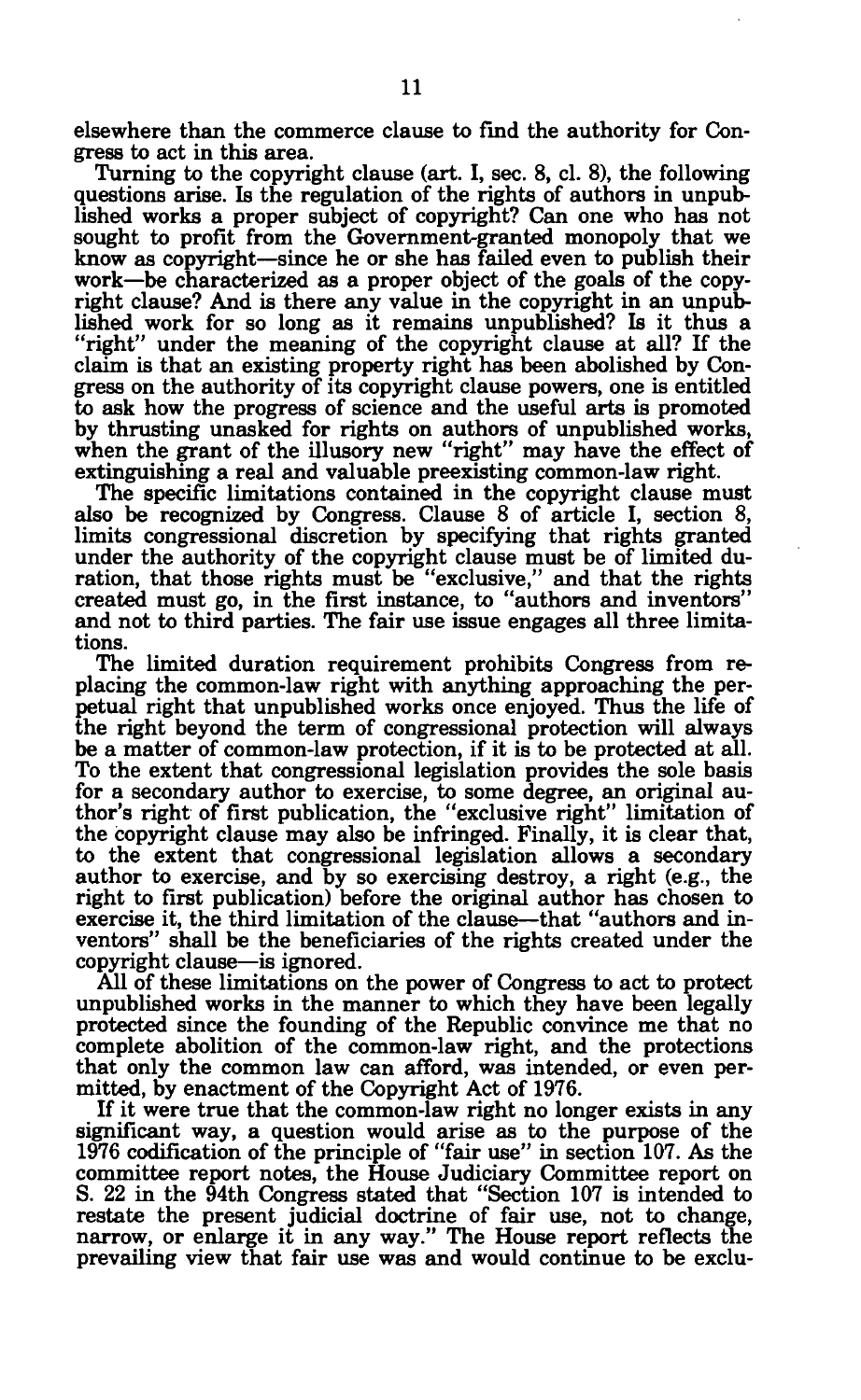sively a product of judicial decision, with broad guidance provided by section 107. This development ensured, as Barbara Ringer testified before the subcommittee—

that the legal norms governing the fair use of unpublished works would still be governed by existing case law, and that the right to control first publication  $* * *$  would not be destroyed by a statutory fair use provision equating unpublished and published works for all purposes.

Conflicting assertions as to the effect of the codification of section 107 make explicit the constitutional tension that underlies this area of the law. It is the possibility of a common-law right having been destroyed through adoption of section 107 that raises now, even if it did not raise in 1976, a question concerning the constitutionality of Federal fair use legislation under a fifth amendment takings analysis. It seems inevitable that the more that section 107 is viewed as an engine for the reordering or other redistribution of property rights in copyright, rather than as a reflection of the broad guidelines developed through the case law on fair use, then the more its constitutionality will be called into question.

Because I believe that the compromise language adopted by the committee stops short, but just short, of this constitutional precipice, I support it. By recognizing that unpublished works enjoy a strong presumption against fair use quotation, but can in some cases be appropriately quoted, S. 1035 clarifies a question that has become needlessly confused in the case law. It is my hope that any future legislative alteration of the fair use doctrine will also respect the constitutional restraints that bind our legislative judgment.

## **PRIVACY INTERESTS PROTECTED BY THE COMMON-LAW RIGHT OF FIRST PUBLICATION**

I agree with the committee that the Supreme Court in *Harper & Row* v. *Nation Enterprises,* 471 U.S. 539 (1985), struck the proper balance between encouraging the broad dissemination of ideas and safeguarding the rights to first publication and privacy. It is for this reason as well that I resist the view that the common-law right has been entirely abolished and that this area of the law has been "federalized" by the enactment of the 1976 act. But for the continued existence of the common-law right, the Supreme Court would have, in the context of the private relations of citizens, no right of privacy to protect. Because the protection of individual privacy is so important, particularly in this technologically advanced age, it is too important to be left solely within the necessarily limited control of the Federal Government.

Judge Roger Miner, of the second circuit, reminded the subcommittees who heard testimony on this subject in 1990 that the common-law right of first publication protects substantial privacy interests of the author. Judge Miner viewed privacy as one of several rights embodied in the right of first publication:

The ability of an author to withhold a work from public dissemination just as long as he or she deems it proper to do so implicates notions of privacy, freedom to refrain